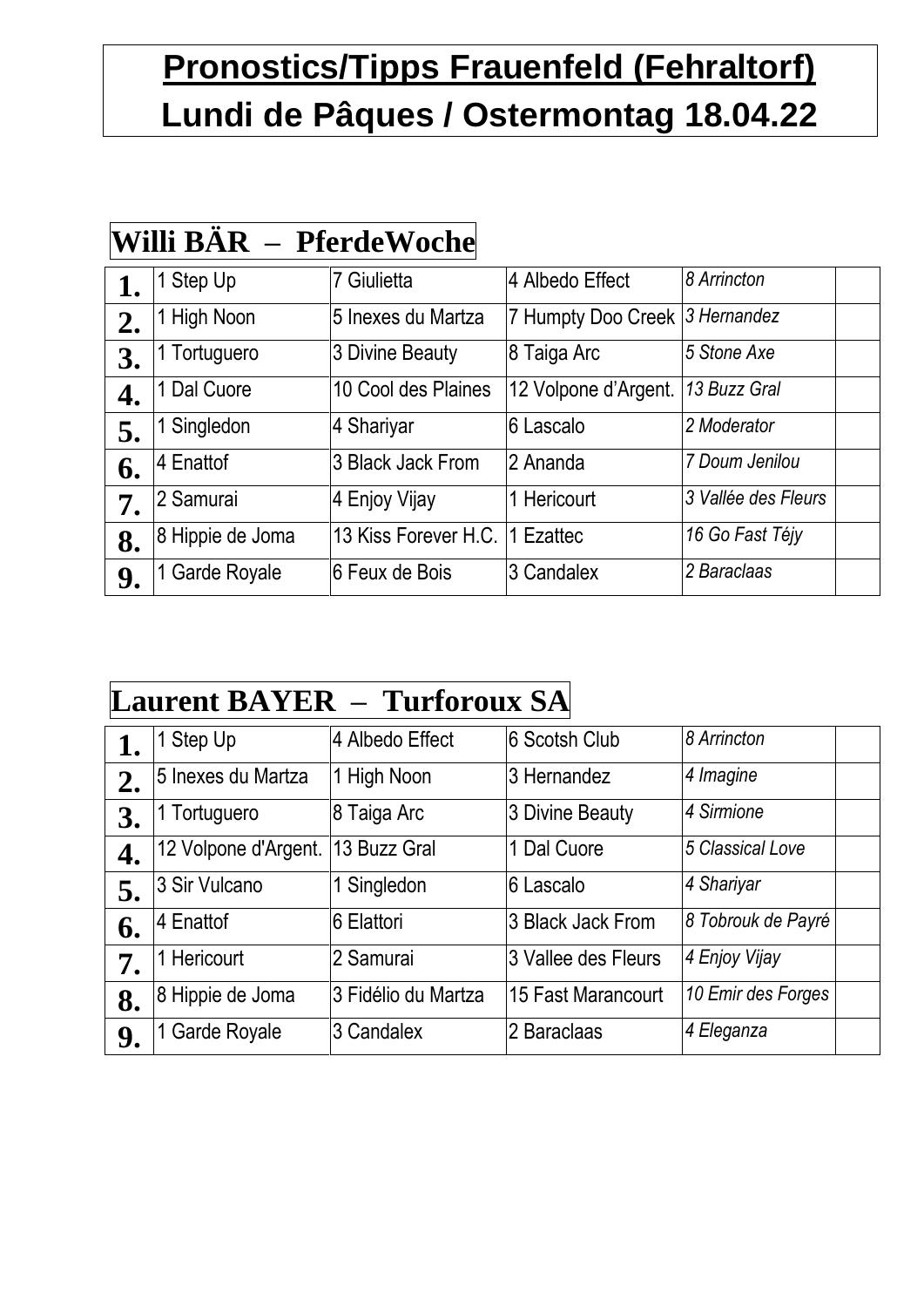#### **Barbara KÖNIG – www.horseracing.ch**

| 1. | Step Up          | 4 Albedo Effect      | 7 Giulietta          | 10 Sabayonne        |  |
|----|------------------|----------------------|----------------------|---------------------|--|
| 2. | 3 Hernandez      | 1 High Noon          | 8 Inverno N Caviar   | 7 Humpty Doo Cr.    |  |
| 3. | Tortuguero       | 3 Divine Beauty      | 2 Charming Wally     | 5 Stone Axe         |  |
| 4. | Dal Cuore        | 6 Blackhawk          | 12 Volpone d'Argent. | 5 Classical Love    |  |
| 5. | Singledon        | 4 Shariyar           | 2 Moderator          | 3 Sir Vulcano       |  |
| 6. | 4 Enattof        | 7 Doum Jenilou       | 2 Ananda             | 6 Elattori          |  |
| 7. | 1 Héricourt      | 2 Samurai            | 4 Enjoy Vijay        | 3 Vallée des Fleurs |  |
| 8. | 8 Hippie de Joma | 13 Kiss Forever H.C. | 2 Gustavo de Joma    | 15 Fast Marancourt  |  |
| 9. | Garde Royale     | 2 Baraclaas          | 3 Candalex           | 4 Eleganza          |  |

## **Silvia LUSTI – Keystone SDA - ATS**

|    | 7 Giulietta      | 4 Albedo Effect      | 1 Step Up          | 6 Scotsh Club           |
|----|------------------|----------------------|--------------------|-------------------------|
| 2. | 3 Hernandez      | 1 High Noon          | 5 Inexes du Martza | <b>Inverno N Caviar</b> |
| 3. | Tortuguero       | 3 Divine Beauty      | 8 Taiga Arc        | 6 Jablonj               |
| 4. | 6 Blackhawk      | 12 Volpone d'Argent. | 13 Buzz Gral       | 1 Dal Cuore             |
| 5. | Singledon        | 2 Moderator          | 6 Lascalo          | 5 Lord of the Alps      |
| 6. | 4 Enattof        | 3 Black Jack From    | 8 Tobrouk de Payré | 7 Doum Jenilou          |
| 7. | 4 Enjoy Vijay    | 1 Hericourt          | 2 Samurai          | 6 Lordino               |
| 8. | 8 Hippie de Joma | 10 Emir des Forges   | 1 Ezattec          | 13 Kiss Forever H.C     |
| 9. | Garde Royale     | 2 Baraclaas          | 6 Feux des Bois    | 3 Candalex              |

#### **Philippe PELLETIER – Paris-Turf**

|    | 4 Albedo Effect  | 9 Nay Fay           | 1 Step Up            | 7 Giulietta        |
|----|------------------|---------------------|----------------------|--------------------|
| 2. | 1 High Noon      | 5 Inexes du Martza  | 4 Imagine            | 7 Humpty Doo Cr.   |
| 3. | Tortuguero       | 3 Divine Beauty     | 2 Charming Wally     | 8 Taiga Arc        |
| 4. | 6 Blackhawk      | 10 Cool des Plaines | 1 Dal Cuore          | 12 Volpone d'Arg.  |
| 5. | 1 Singledon      | 2 Moderator         | 6 Lascalo            | 4 Shariyar         |
| 6. | 6 Elattori       | 4 Enattof           | 2 Ananda             | 8 Tobrouk de Payré |
| 7. | 4 Enjoy Vijay    | 3 Vallée des Fleurs | 1 Héricourt          | 2 Samurai          |
| 8. | 8 Hippie de Joma | 2 Gustavo de Joma   | 13 Kiss Forever H.C. | 1 Ezattec          |
| 9. | 1 Garde Royale   | 3 Candalex          | 6 Feux de Bois       | 2 Baraclaas        |